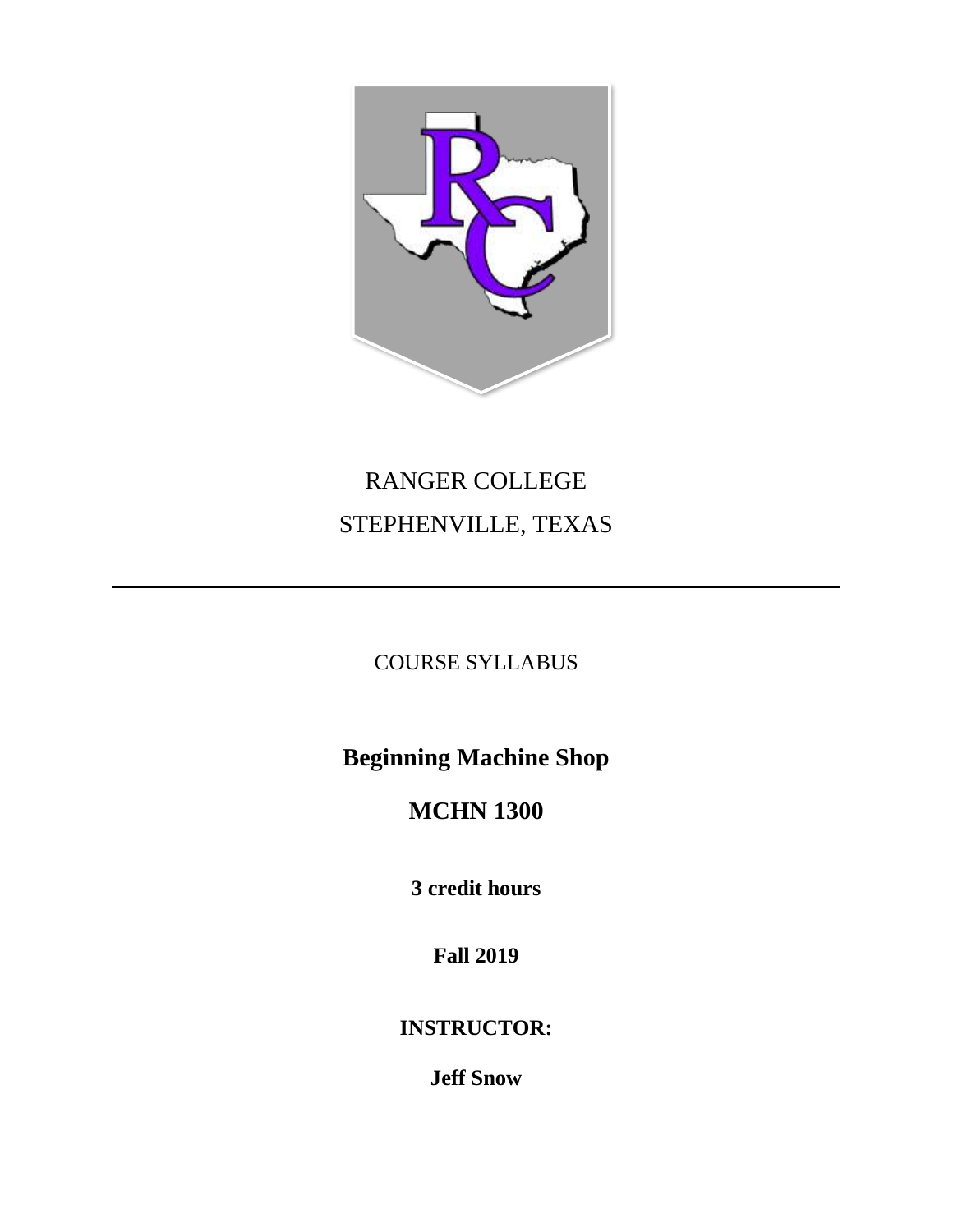| <b>INSTRUCTOR:</b> Jeff Snow |
|------------------------------|
| jsnow@rangercollege.edu      |
| RCEC ATC                     |
| $(254)$ 968-1075             |
| $[8-5 M-R]$                  |
|                              |

#### **I. Texas Core Curriculum Statement of Purpose**

Through the Texas Core Curriculum, students will gain a foundation of knowledge of human cultures and the physical and natural world, develop principles of personal and social responsibility for living in a diverse world, and advance intellectual and practical skills that are essential for all learning.

#### **II. Course Description**

Fundamental machine shop safety, math, and measurement.

#### **III. Required Background or Prerequisite**

None

#### **IV. Required Textbook and Course Materials**

| <b>Item</b> | <b>Title</b> | <b>Author</b> | <b>Publisher</b> | <b>Edition</b> | <b>ISBN</b> |
|-------------|--------------|---------------|------------------|----------------|-------------|
|             | Tooling U    | Tooling U     | Tooling-U/SME    | Ver. $1.0/2.0$ |             |

#### **V. Course Purpose**

The main goal of this course is to provide a deep understanding of the fundamental machining skills needed for career success in a manufacturing environment, and an in-depth knowledge as a base for strong foundational skills without becoming difficult to comprehend or retain.

#### **VI. Learning Outcomes**

Discuss the proper use of hand tools and equipment; describe safe use of various shop equipment; demonstrate the use of measuring instruments; and perform basic calculations.

#### **VII. Core Objectives**

This course meets the following of the six Core Objectives established by Texas: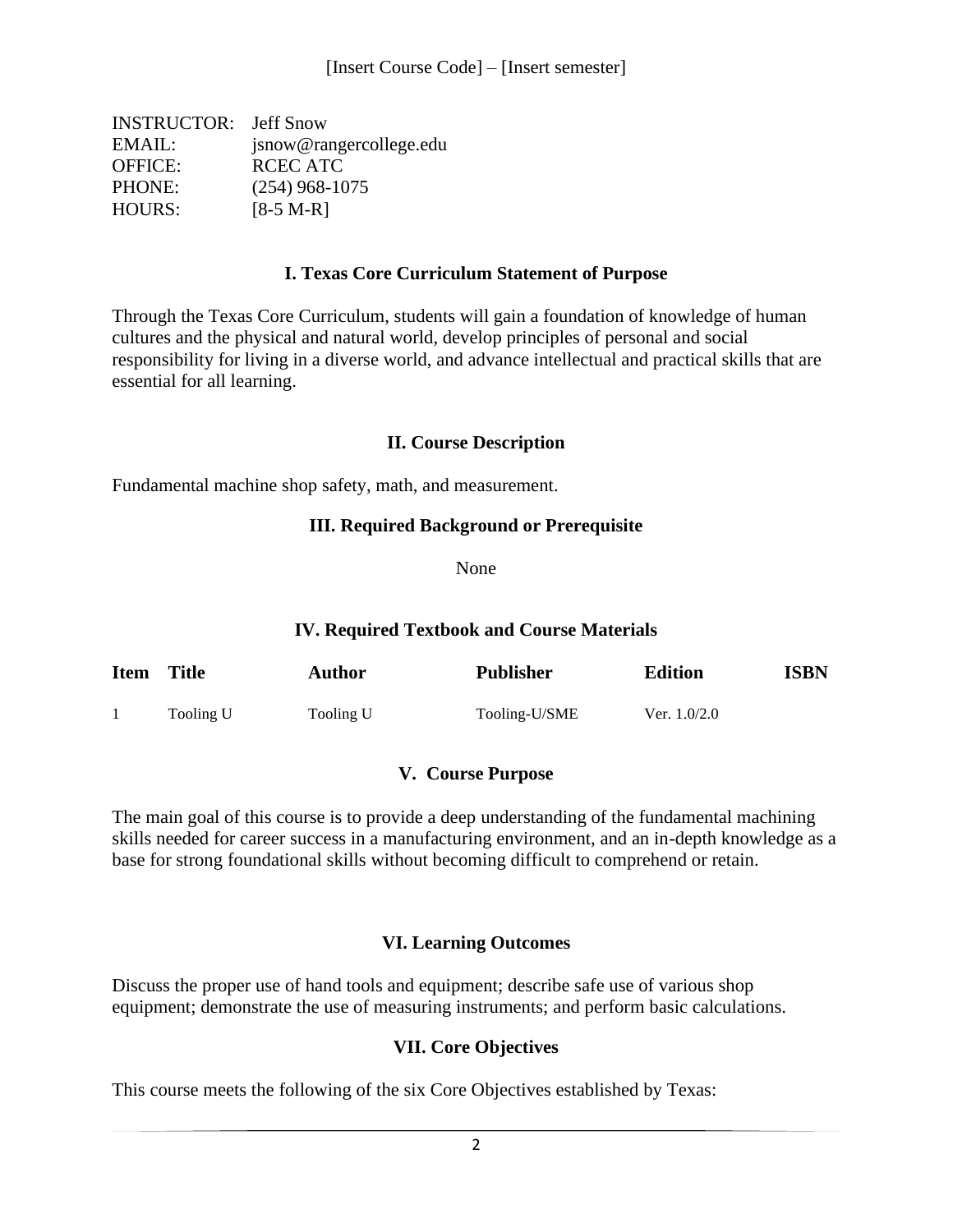[FOR CORE CLASSES: Check all of the **required** core objectives for the course, as shown on the Table of Foundational Component Areas (provided separately). If you choose to check any **optional** core objectives, be sure to justify this elsewhere in the syllabus by indicating the nature of the coursework that addresses these optional objectives.]

## FOR ELECTIVE CLASSES]

- ☒ **Critical Thinking Skills (CT) –** Creative thinking, innovation, inquiry, and analysis; evaluation and synthesis of information
- $\boxtimes$  **Communication Skills (COM)** effective development, interpretation and expression of ideas through written, oral, and visual communication
- $\boxtimes$  **Empirical and Quantitative Skills (EQS)** The manipulation and analysis of numerical data or observable facts resulting in informed conclusions
- $\boxtimes$  **Teamwork (TW)** The ability to consider different points of view and to work effectively with others to support a shared purpose or goal
- ☐ **Social Responsibility (SR) –** Intercultural competence, knowledge of civic responsibility, and the ability to engage effectively in regional, national, and global communities
- $\boxtimes$  **Personal Responsibility (PR)** The ability to connect choices, actions, and consequences to ethical decision-making

## **VIII. Methods of Instruction**

Will include lectures, assigned readings, discussions, demonstrations, and hands on projects, videos, electronic documents, PowerPoints, and more.

### **IX. Methods of Assessment**

**Home Work: (10%) (CT, EQS, PR)** Grades will consist of all homework assignments **(7)**.

**Test: (30%) (CT, EQS, PR)** Include all Tooling-U test grades, and Midterm test **(14)**

**LAB: (40%) (CT, EQS, PR, TW)** project parts and final assembly.

**Professionalism: (10%) (CT, COM, PR, TW)** Being on time, prepared to work. Great attitude. NO foul language, No use of cell phones. Student following directions, leaving the work areas clean and organized.

**Final (10%)** Will consist of one final comprehensive test.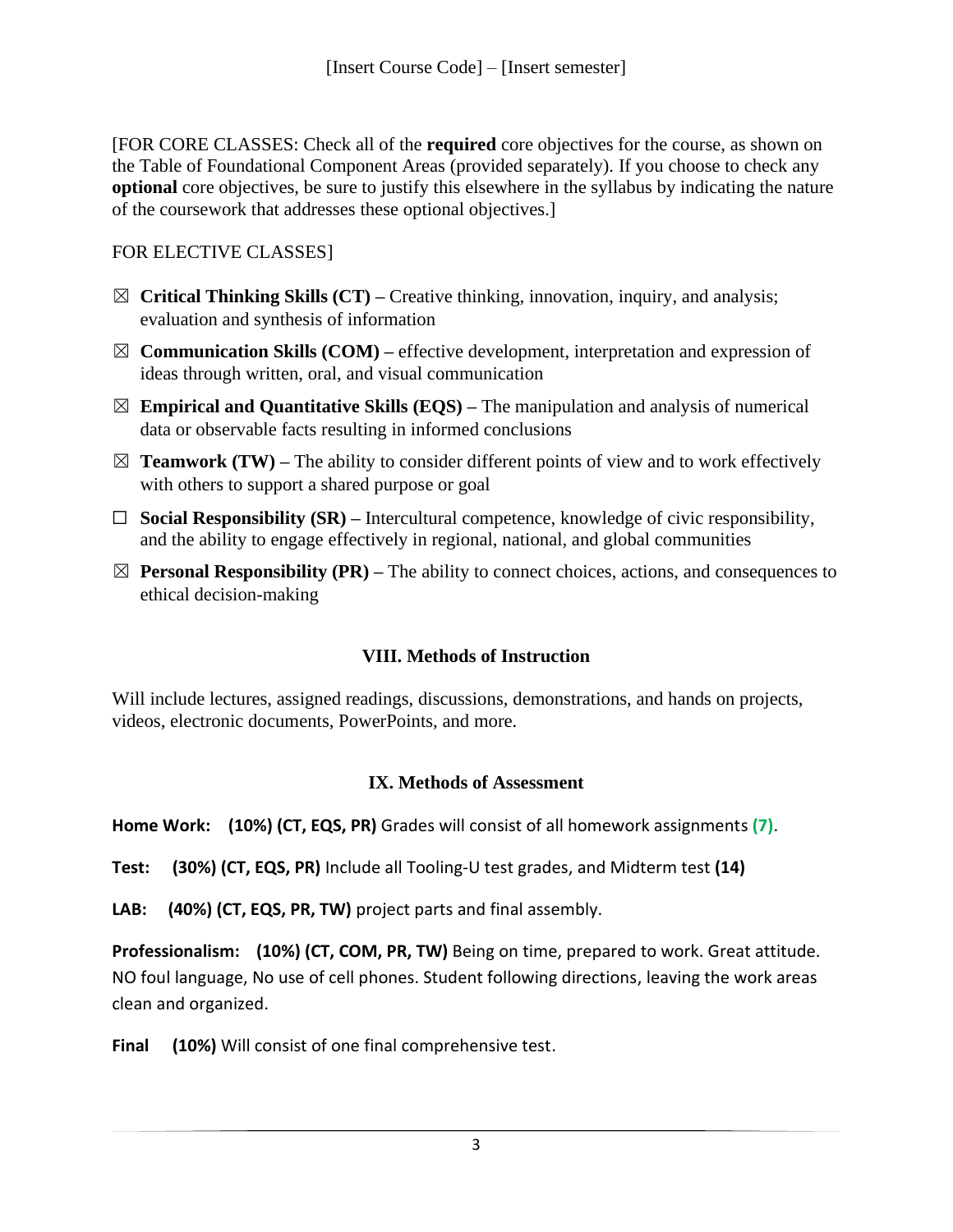Grading scale:  $A = 90-100\%$   $B = 80-89$   $C = 70-79$   $D = 60-69$   $F = Below 60$ 

#### **X. Course/Classroom Policies**

The following rules and guidelines about classroom behavior are to be memorized, internalized, and strictly adhered to. Failure to do so will negatively impact your experience of this class, not to mention your grade.

### **1. Attendance**

**WARNING—READ CAREFULLY!** If you accumulate unexcused absences exceeding 10% of the total sixty four clock-hours required for this course as set forth by the Texas Higher Education Coordinating Board, you will be dropped from class. You will receive the grade of **W**. If the final semester withdrawal date has passed, you will receive the grade of **F**. (This means you will be denying yourself credit for the course if you miss any combination of 6.4 hours of class and/or lab times.)

Excessive absences result in (1) your failure to progress towards the objectives of the course, (2) unfair demands on your instructor's time by taking him/her away from responsible students in order to catch you up on missed assignments, and most important (3) you become an increased safety risk due to your diminished familiarity with hazardous equipment and safety protocols.

#### . **Lateness/Tardiness**

Any student coming to class or laboratory more than **three** minutes from the scheduled start time will be counted as absent

#### . **RC Policy on Attendance:**

Regular and punctual attendance in all classes and labs is required of all students. Unexcused absences are counted from the first day of class as listed in the college calendar, regardless of the date of the student's registration

The only excused absence is an authorized college activity. All work and/or assignments missed because of an excused absence must be completed within one week or the excused absence will be counted as unexcused. An excused absence during the one-week period does not extend the deadline for the completion of assignments

Classes and laboratories starts at the scheduled time, you have three additional minutes to be in your seat, prepared for class. If you show up to class or lab more than three minutes late you will receive an unexcused absence for the day! Any student leaving class or lab early will need to visit with the instructor before returning to class or lab. If the early departure is not justifiable, the student may be marked absent for the class or lab for that instructional time.

## **2. Class Participation**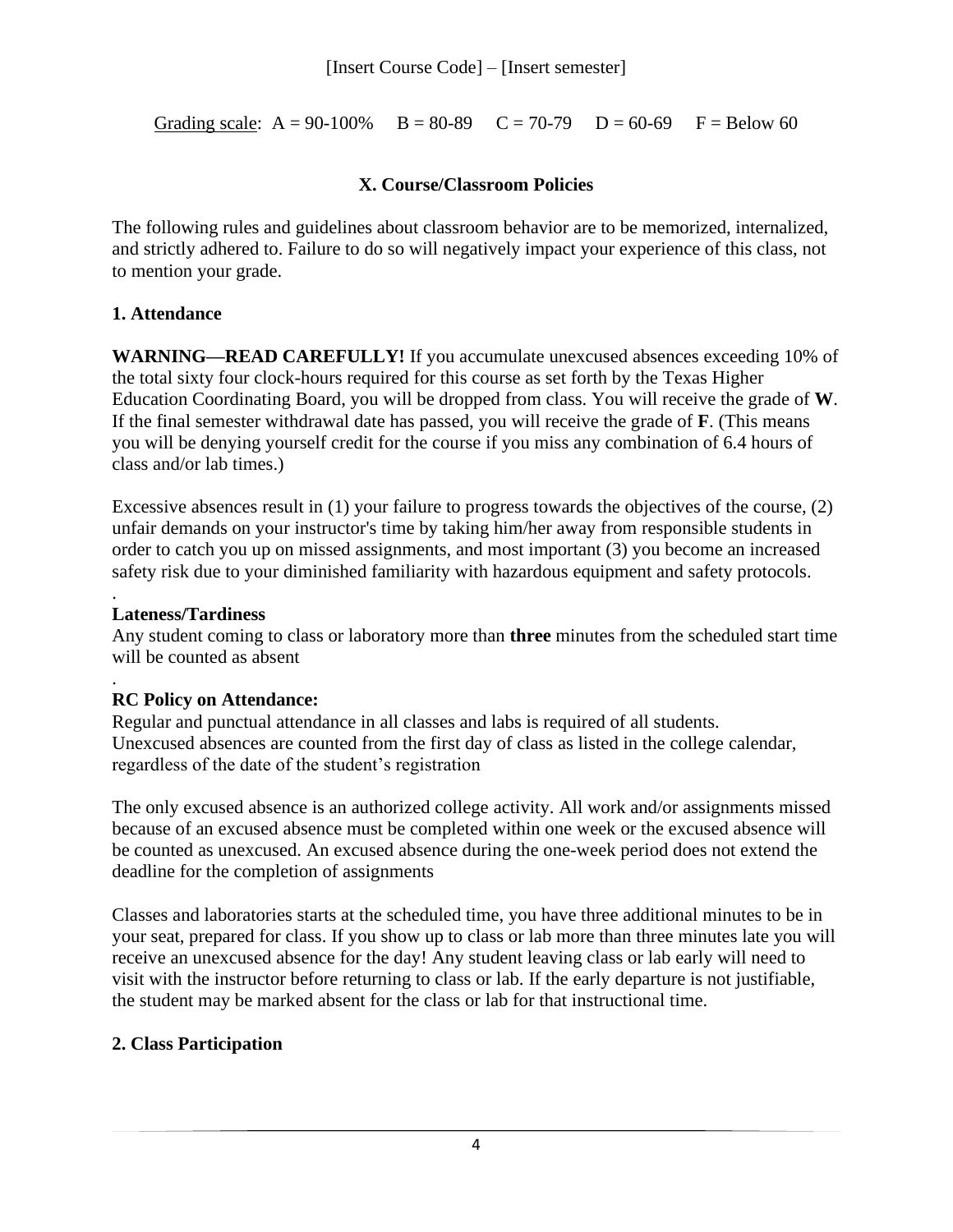Each student is encouraged to participate in classroom discussions and in lab. You are here to learn and the best way to learn is by hands-on and participation. Always remember: safety comes first.

## **3. Missed Exams/Assignments/Make-up Policy**

All assignments and missed exam (s) are to be made-up within one week of the assignment or exam. Please get with the Instructor to set-up a time to make it up.

### **4. Lab safety/health**

Safety lectures are done every day, before any equipment is used. **Safety is the #1 factor when working at home, school or industry.**

## **Safety Regulations**

Machining can become very dangerous—even fatal—if you are careless and neglect safety precautions. Most accidents occur when people get in a hurry, so learn to pace yourself and move cautiously and deliberately. The College endeavors to provide you with proper training and a safe environment, but you must also do your part by abiding by the following rules. *If you persistently violate these rules, you will be considered a safety risk and will be withdrawn from class.*

## **5. Other Course Policies**

- *1. No eating or drinking in classrooms or labs*
- *2. Turn cell phones off, no iPods or other electronic devices*
- *3. Do not use internet for any activity other than online tutorials.*
- *4. Do not operate any equipment in the lab without the instructor being present.*
- *5. Return to class promptly after breaks.*
- *6. Respect other student's tools, equipment and personal space.*
- *7. Return all tools to their proper place as soon as you are finished with them.*
- *8. It is your responsibility to clean up any area or machine you use.*
- *9. Assignments must include students name, assignment title and date.*
- *10. It is a privilege (for those who have paid) to work in the lab areas, not a Right.*

Note: Scheduled assignments are subject to change without notice at the discretion of the Instructor.

## **XI. Course Outline/Schedule**

| <b>WEEK</b> | LEC/LAB<br>TOPIC/ASSIGNMENT                                                         |  |  |  |
|-------------|-------------------------------------------------------------------------------------|--|--|--|
| 1           | LEC: Introduction and Syllabus review.                                              |  |  |  |
|             | A comprehensive overview of the safety hazards associated with metal cutting        |  |  |  |
|             | operations. Complete all test for Tooling-U lesson "Safety for Metal Cutting        |  |  |  |
|             | 101"                                                                                |  |  |  |
|             | <b>HW Assignment:</b> Complete all test for Tooling-U lesson "Intro to OSHA 101"    |  |  |  |
|             | <b>LAB:</b> Demonstrate basic procedures necessary before operating a machine tool. |  |  |  |
| 2           | LEC: Identify the basic machine tools used in metal cutting operations. Complete    |  |  |  |
|             | all test for Tooling-U lesson "Overview of Machine Tools 121"                       |  |  |  |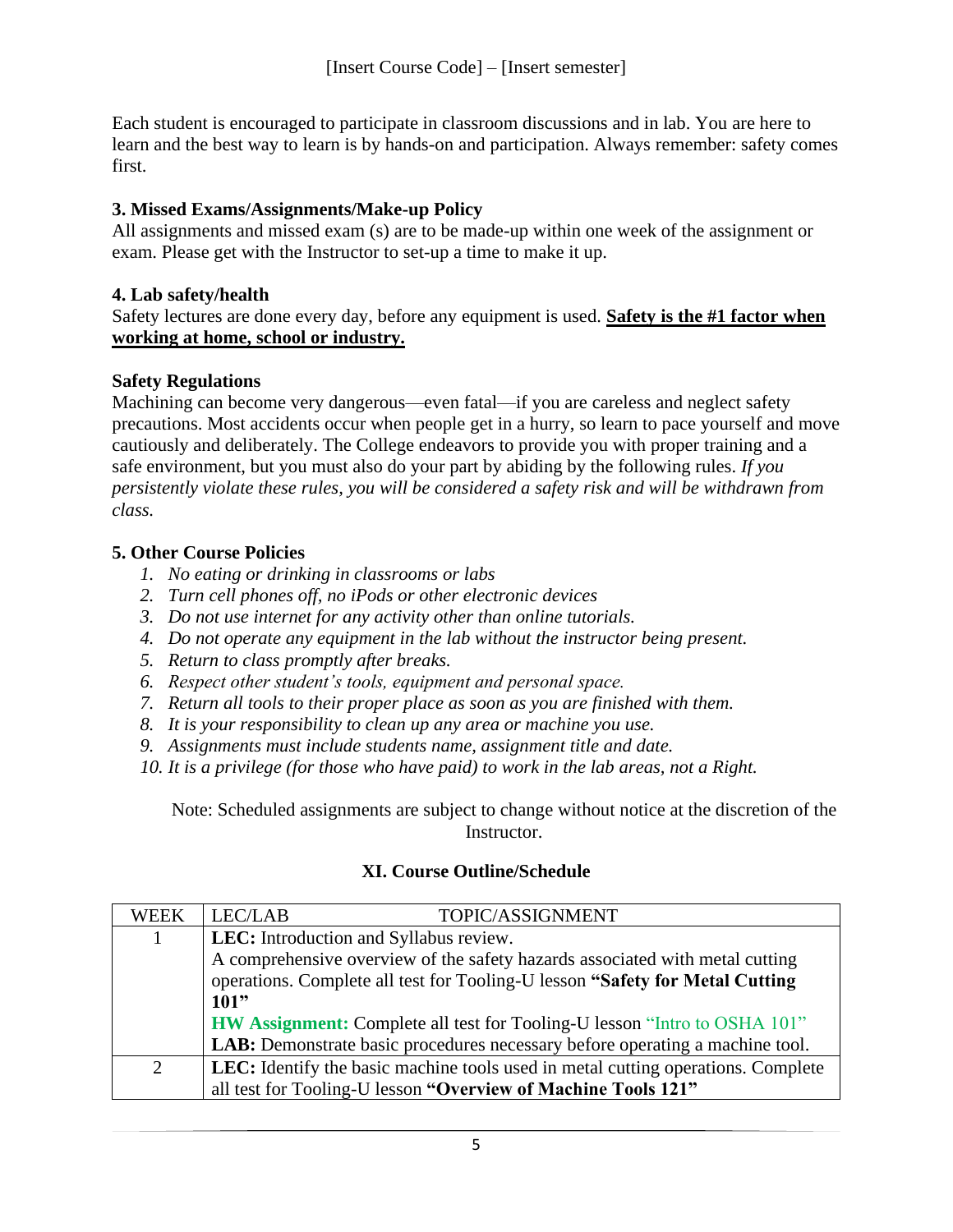|                | LAB: Identify and demonstrate components of the lathe, mill, drill press band                    |
|----------------|--------------------------------------------------------------------------------------------------|
|                | saws, and grinders. Layout and grind a fly cutting tool.                                         |
| $\overline{3}$ | LEC: Introduces the machine components, cutting tools and work holding devices                   |
|                | commonly used on milling machines. Complete all test for Tooling-U lesson                        |
|                | "Manual Mill Basics 201"                                                                         |
|                | HW Assignment: Complete all test for Tooling-U lesson "SDS and Hazard                            |
|                | <b>Communication 151"</b>                                                                        |
|                | LAB: Identify all parts of the vertical mill and operate controls. Complete fly                  |
|                | cutting tool grinding operations.                                                                |
| $\overline{4}$ | LEC: Describe the machine components and controls of a manual engine lathe                       |
|                | and their basic function. Complete all test for Tooling-U lesson "Engine Lathe                   |
|                | <b>Basics 211"</b>                                                                               |
|                | LAB: Identify all parts of the lathe and operate controls, feeds, and speeds.                    |
| 5              | LEC: Provides a detailed overview of the various bench work and layout                           |
|                | processes that often need to be performed during manual machining. Complete all                  |
|                | test for Tooling-U lesson "Benchwork and Layout Operations 241"                                  |
|                | HW Assignment: Complete all test for Tooling-U lesson "Personal Protective                       |
|                | <b>Equipment 111"</b>                                                                            |
|                | LAB: Identify all hand tools, use hacksaws, files, hand drills, reamers, taps, and               |
|                | dies, layout equipment.                                                                          |
| 6              | LEC: Manual milling machine set-up and operation. Complete all test for                          |
|                | Tooling-U lesson "Manual Mill Setup 221"                                                         |
|                | LAB: Square a block of aluminum using a vertical mill to blueprint specifications.               |
| $\overline{7}$ | LEC: Manual lathe setup and operation. Complete all test for Tooling-U lesson                    |
|                | "Engine Lathe Setup 231"                                                                         |
|                | HW Assignment: Complete all test for Tooling-U lesson "Fire Safety and<br><b>Prevention 181"</b> |
|                | <b>LAB:</b> Start Lathe project part # $1 \& 2$ . Continue with squaring aluminum block.         |
| 8              | LEC: Review for midterm test                                                                     |
|                | LAB: Take midterm test, continue working on lab projects                                         |
| 9              | LEC: Provides an introductory overview of the common metal cutting operations.                   |
|                | Complete all test for Tooling-U lesson "Cutting Processes 111"                                   |
|                | <b>HW Assignment: Complete all test for Tooling-U lesson "Bloodborne"</b>                        |
|                | Pathogens 161"                                                                                   |
|                | LAB: Continue with lathe project, complete aluminum block, start part #1 mill                    |
|                | vise stop project.                                                                               |
| 10             | LEC: Identify optimal band sawing variables and conditions. Complete all test for                |
|                | Tooling-U lesson "Band Saw Operations 211"                                                       |
|                | Lab: Continue Lathe project parts 1&2, continue part #1 of mill project & start                  |
|                | part #2                                                                                          |
| 11             | LEC: Processes for various holemaking operations that the manual milling                         |
|                | machine can perform. Complete all test for Tooling-U lessons "Holemaking on                      |
|                | the Manual Mill 271"                                                                             |
|                | <b>HW Assignment:</b> Complete all test for Tooling-U lesson "Lubricant"                         |
|                | <b>Fundamentals 211"</b>                                                                         |